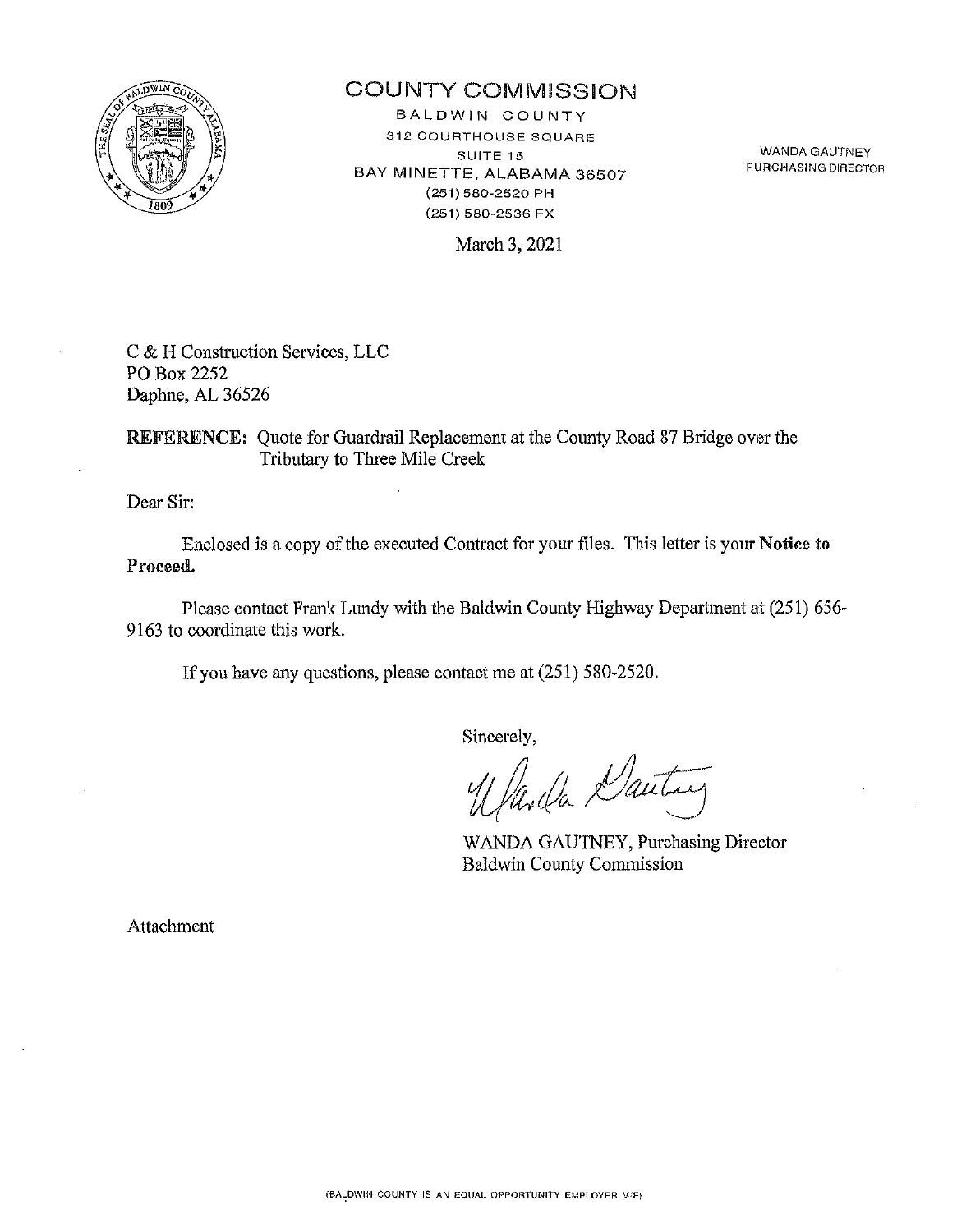State of Alabama (1) County of Baldwin )

 $\mathcal{L}$ Ŷ.

### CONTRACT FOR PUBLIC WORKS SERVICES

This Contract for Professional and Construction Services is made and entered into by and between the County of Baldwin (hereinafter called "COUNTY") acting by and through its governing body, the Baldwin County Commission,  $C \& H$  Construction Services, LLC, (hereinafter referred to as "PROVIDER").

## WITNESSETH:

Whereas, the Baldwin County Commission staff obtained a quote for guardrail replacement at the County Road 87 Bridge over the Tributary to Three Mile Creek; and

Whereas, PROVIDER presented the lowest quote to the COUNTY. Therefore, COUNTY wishes to retain PROVIDER, and PROVIDER wishes to provide those services hereinafter set out under the following terms and conditions.

NOW, THEREFORE, in consideration of the premises and the mutual covenants herein contained, the sufficiency of which being hereby acknowledged, PROVIDER and COUNTY do hereby agree as follows:

I. Definitions The following terms shall have the following meanings:

| <i>i</i> . COUNTY: | Baldwin County, Alabama                   |
|--------------------|-------------------------------------------|
|                    | ii. COMMISSION: Baldwin County Commission |
| iii. PROVIDER:     | C & H Construction Services, LLC          |

II. Obligations Generally. The COUNTY hereby retains, and the PROVIDER agrees to perform for the COUNTY, those public works services as hereinafter set forth. This document shall serve as the binding contract for the services of PROVIDER. PROVIDER shall immediately commence performance of the services outlined herein upon full execution of this Contract. All work shall be commenced and completed in a timely manner as, and at the times, herein set out.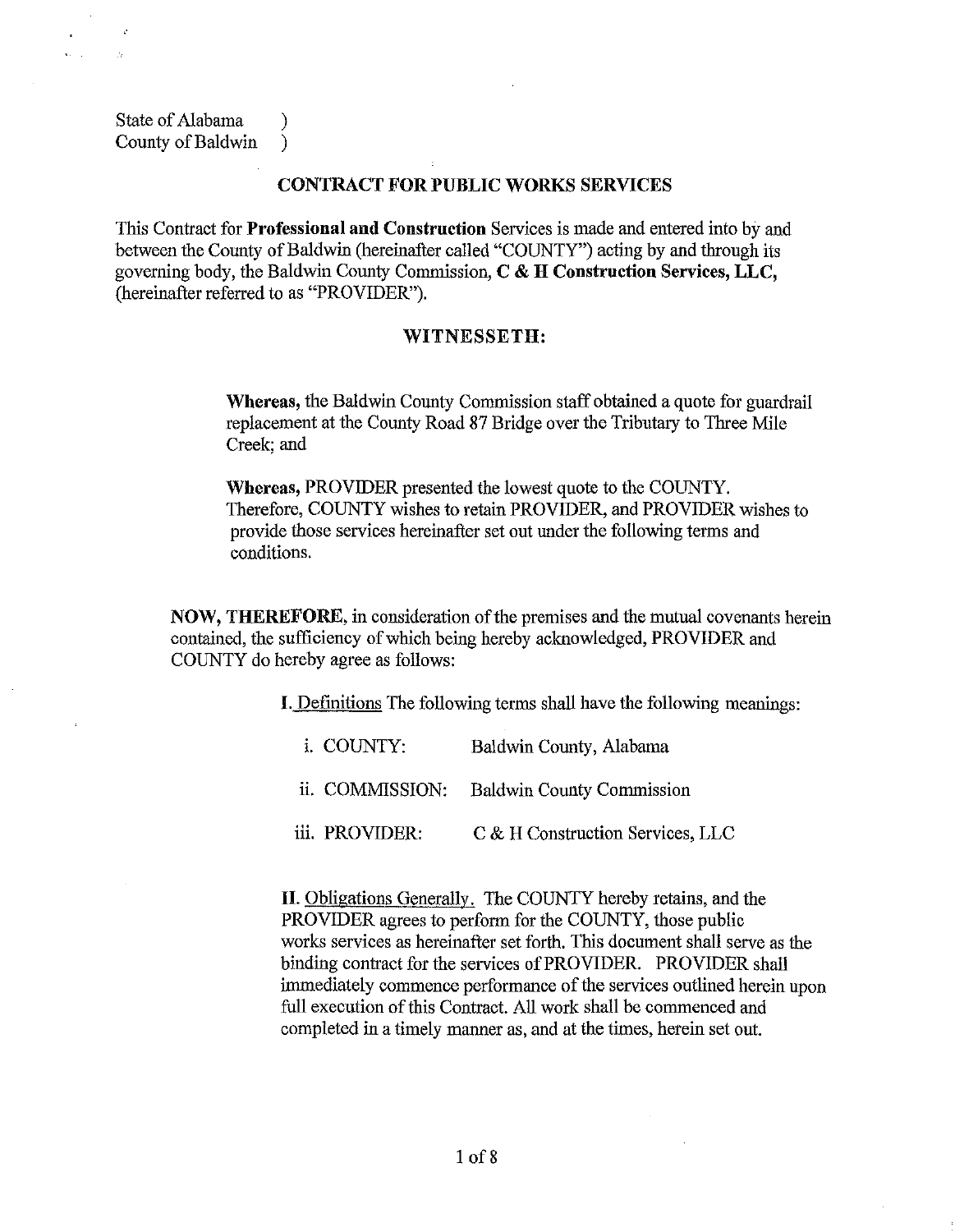HI. Recitals Included. The above recitals and statements are incorporated as part of this Agreement and shall have the effect and enforceability as all other provisions herein.

 $\mathcal{L}$ 

IV. Professional Qualifications. For the purpose of this Contract, the PROVIDER represents and warrants to the COUNTY that it possesses the professional, technical, and administrative personnel with the specific experience and training necessary to provide the professional services required herein.

V. No Prohibited Exclusive Franchise. The COUNTY neither perceives nor intends, by this Contract, a granting of an exclusive franchise or violation of Art. I, Section 22 of the Alabama Constitution.

VI. Representation/Warranty of Certifications, Etc. PROVIDER represents and wmants that PROVIDER is presently certified, licensed and otherwise permitted under all necessary and applicable laws and regulations to perform the services herein, and that PROVIDER shall renew, maintain, and otherwise ensure that all such certifications, licenses, and permits are current and valid, without interruption, for and through completion of the services. The representation and warranty aforesaid is a material inducement to the COUNTY in entering this Contract, and the parties agree that the breach thereof shall be deemed material at the County's option.

VII. Legal Compliance. PROVIDER shall at all times comply with all applicable Federal, State, local and municipal laws and regulations.

VIII. Independent Contractor. PROVIDER acknowledges that it is an independent contractor, and PROVIDER shall at all times remain as such in performing the services under this Contract. PROVIDER is not an employee, servant, partner, or agent of the COUNTY and has no authority, whether express or implied, to contract for or bind the COUNTY in any manner. The parties agree that PROVIDER shall be solely responsible for and shall have full and unqualified control over developing and implementing its own means and methods, as it deems necessary and appropriate in providing the aforementioned services, and that the COUNTY' s interests herein are expressly limited to the results of said services. PROVIDER is not entitled to unemployment insurance benefits, and PROVIDER is responsible for and obligated to pay any and all federal and state income tax on any monies paid pursuant to this Contract.

IX. No Agency Created. It is neither the express nor the implied intent of PROVIDER or COUNTY to create an agency relationship pursuant to this Agreement; therefore, the PROVIDER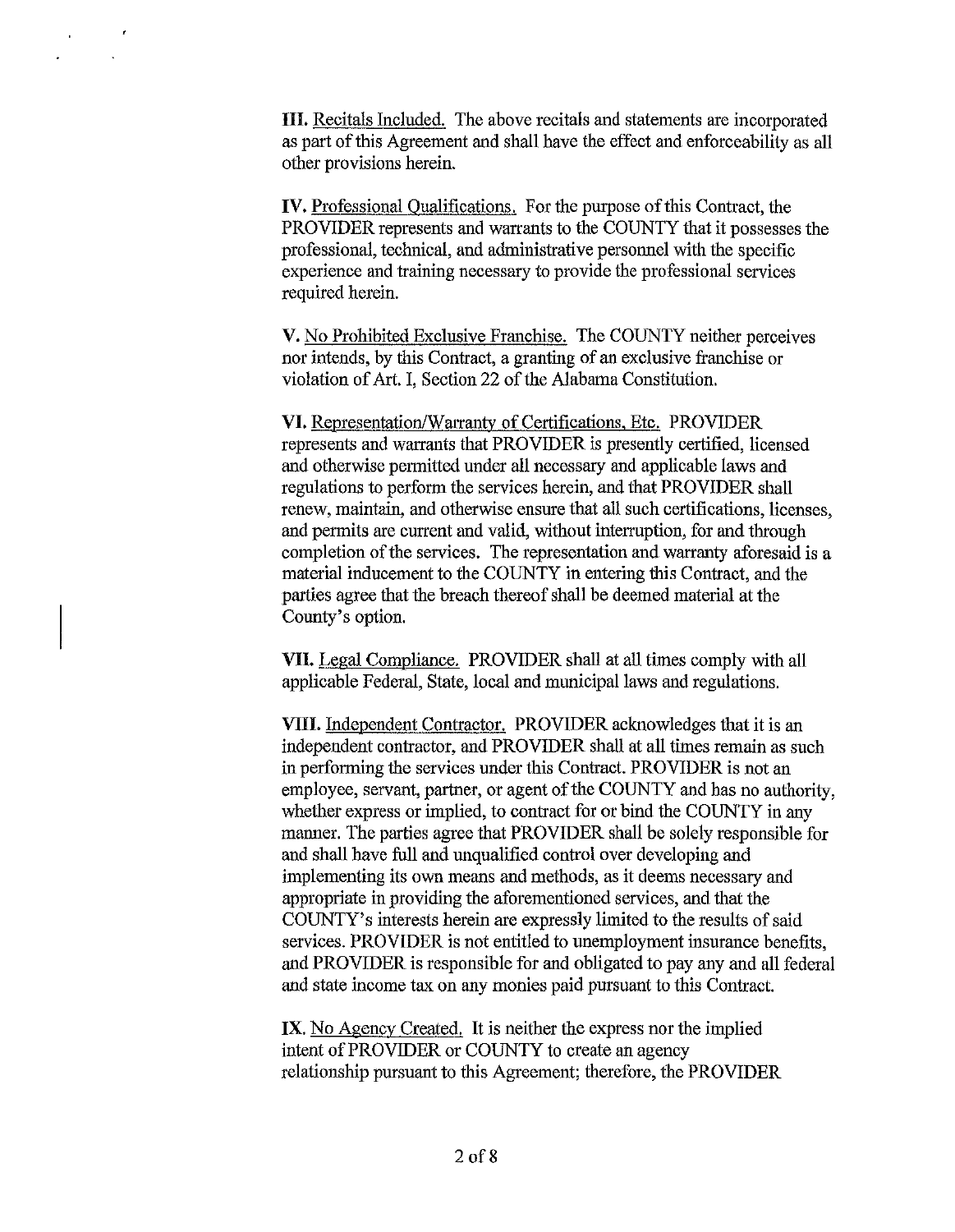does not in any manner act on behalf of COUNTY and the creation of such a relationship is prohibited and void.

 $\ddot{\phantom{a}}$ 

 $\tau_{\rm{B}}$ 

X. Unenforceable Provisions. If any one or more of the provisions contained herein shall, for any reason, be held to be invalid, illegal or unenforceable in any respect, then such provision or provisions shall be deemed severable from the remaining provisions hereof, and such invalidity, illegality or unenforceability shall not affect any other provision hereof. This Agreement shall be construed as if such invalid, illegal or unenforceable provision had never been contained herein.

XI. Entire Agreement. This agreement represents the entire and integrated agreement between COUNTY and PROVIDER and supersedes all prior negotiations, representations, or agreements, either written or oral. This agreement may be amended only by written instrument signed by all parties.

XII. Failure to Strictly Enforce Performance. The failure of the COUNTY to insist upon the strict performance of any of the terms, covenants, agreements and conditions of this Contract shall not constitute, and shall never be asserted by PROVIDER as constituting, a default or be construed as a waiver or relinquishment of the right of the COUNTY to thereafter enforce any such term, covenant, agreement, or condition, but the same shall continue in full force and effect.

XIII. Assignment. This Contract or any interest herein shall not be assigned transferred or otherwise encumbered by PROVIDER without the prior written consent of the COUNTY, which may be withheld or granted in the sole discretion of the COUNTY.

XIV. Ownership of Documents/Work. The COUNTY shall be the owner of all copyright or other intellectual property rights in reports, documents and deliverables produced and paid for under this Contract, and to the extent permitted by Alabama law, any such material may be reproduced and reused at the discretion of the COUNTY without payment of further consideration. PROVIDER shall not transfer, disclose, or otherwise use such information for any purpose other than in performance of the services hereunder, without the COUNTY's prior written consent, which may be withheld or granted in the sole discretion of the COUNTY.

XV. Notice. Notice required herein shall be in writing, unless otherwise allowed, and said notice shall be deemed effective when received at the following addresses: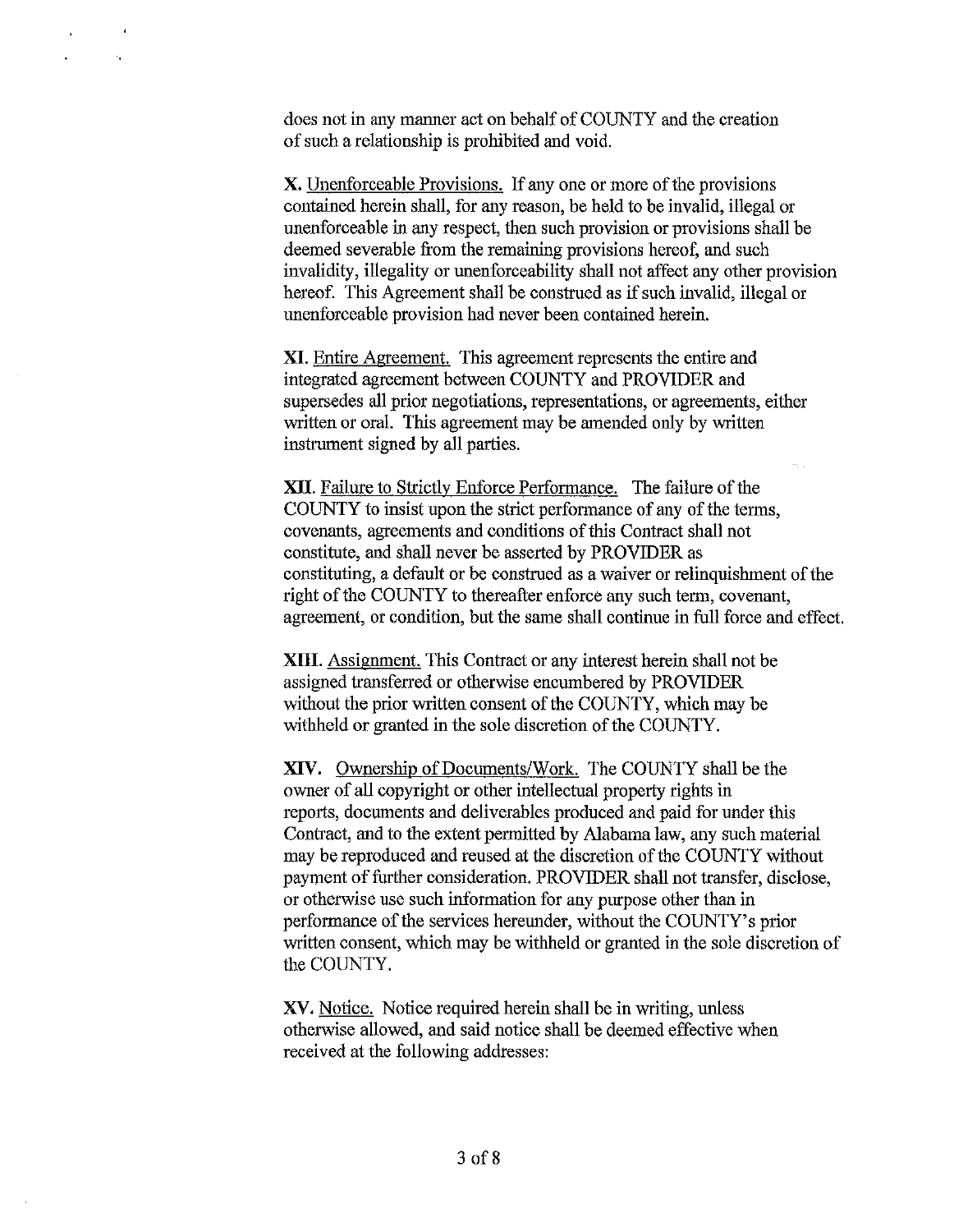PROVIDER: COUNTY: C & H Construction Services, LLC PO Box2252 Daphne, AL 36526 Baldwin County Commission

 $\ddot{\phantom{0}}$ 

c/o Chairman 312 Courthouse Square Suite 12 Bay Minette, AL 36507

XVI. Services to be Rendered. PROVIDER is retained by the COUNTY as a professionally qualified contractor. The general scope of work for the services shall include all the terms and Conditions of"Attachrnent A", the same being expressly incorporated herein by reference, and without limitation will encompass:

"Quote for Guardrail Replacement at the County Road 87 Bridge over the Tributary to Three Mile Creek" as described in "Attachment A."

> i. PROVIDER will provide ongoing communications with COUNTY regarding this service, including updates, emails and etc. as requested. Additionally, PROVIDER will meet with COUNTY as needed or requested.

ii. PROVIDER is responsible for the professional quality, technical accuracy, timely completion and coordination of all services furnished by or in relation to this Contract.

iii. PROVIDER represents and warrants that its services shall be performed within the limits and standards provided by the COUNTY, in a manner consistent with the level of care and skill ordinarily exercised by similar providers under similar circumstances at the time the services are performed.

#### XVII. General Responsibilities of the COUNTY.

- i. The COUNTY shall provide reasonable notice to PROVIDER whenever the COUNTY actually observes or otherwise actually becomes aware of any development that affects the scope or time of PROVIDER's services hereunder or any defect or nonconformance in the work of PROVIDER.
- ii. The COUNTY shall pay to PROVIDER the compensation as, and subject to the terms set out below.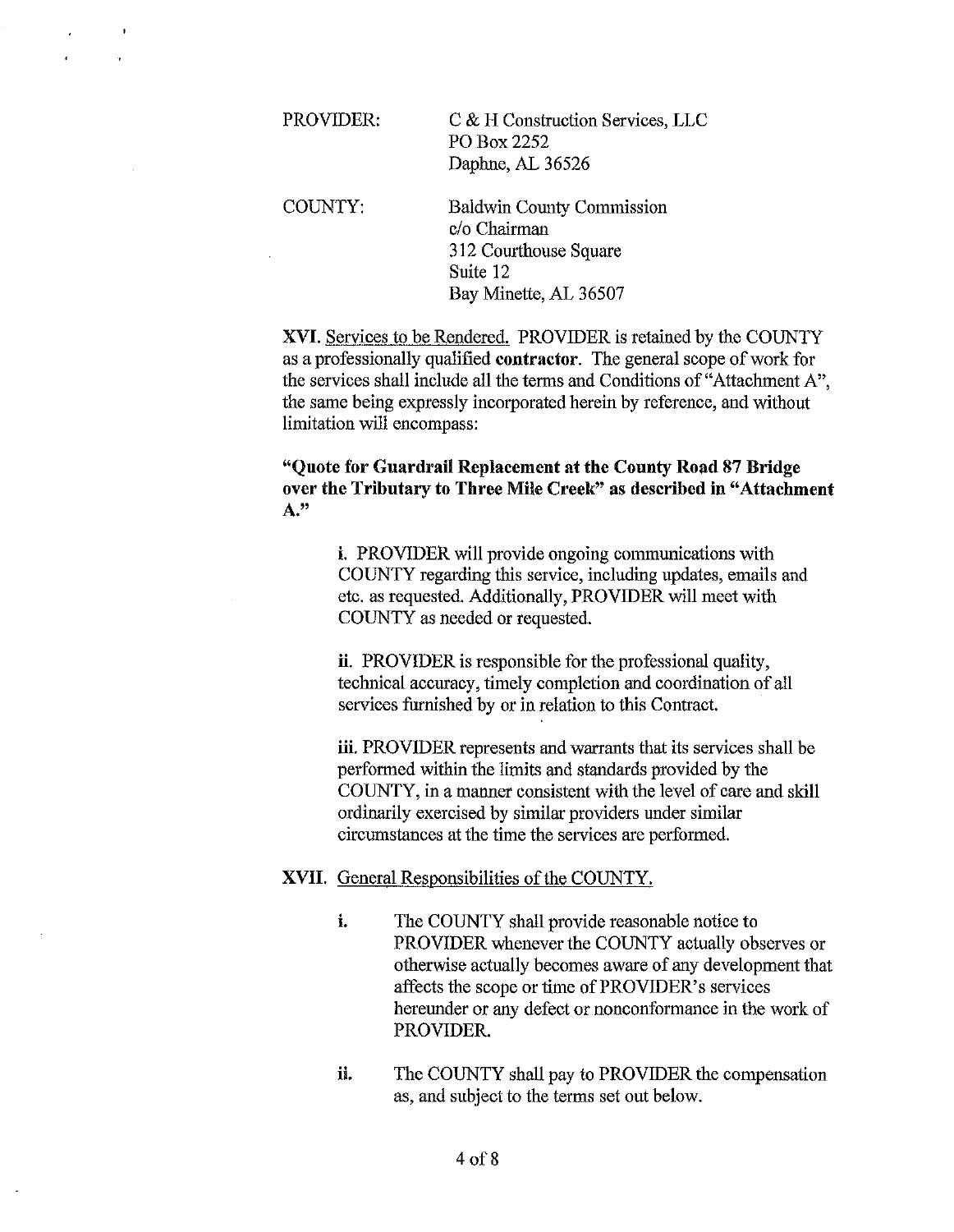XVIII. Termination of Services. The COUNTY or PROVIDER may terminate this contract, with or without cause or reason, by giving ten (10) days written notice of such to the other party. Upon receipt of such notices, PROVIDER shall discontinue its work to the extent specified in the notice.

In the event of termination, the COUNTY shall pay PROVIDER for all services satisfactorily rendered, and for any expenses deemed by COUNTY to be a reimbursable expense incurred pursuant to this Contract and prior to the date of termination.

XIX. Compensation Limited. The compensation to be paid to the PROVIDER shall be the full compensation for all work performed by PROVIDER under this Contract. Any and all additional expenditures or expenses of PROVIDER, not listed in full within this Contract, shall not be considered as a part of this Agreement and shall not be demanded by PROVIDER or paid by COUNTY.

XX. Direct Expenses. Compensation to PROVIDER for work shall be paid **\$40,073.00.** Said compensation shall be all inclusive, including without limitation, reimbursement of all cost, incidentals and operating expense associated with those directly engaged in performance of the requested services.

XXI. Method of Payment. PROVIDER shall submit invoices to the COUNTY for payment for work performed. Such invoice shall be accompanied by a detailed account of compensation to be paid PROVIDER.

Payment shall be made by the COUNTY within thirty (30) days of the approval of the invoice submitted by the PROVIDER. The COUNTY agrees to review and approve invoices submitted for payment in a timely manner.

XXII. Effective and Termination Dates. This Contract shall be effective upon the same date as its full execution and commence within fifteen (15) days from the Notice to Proceed and shall terminate upon either five (5) days following the commencement of work or upon a written notification thereof received by either party within the required ten (10) day period. [Nothing herein stated shall prohibit the parties from otherwise terminating this Contract according to the provisions herein.]

XXIII. Force Majeure. The Parties hereto shall incur no liability to the other if performance becomes impossible or impracticable by reason on an event or effect that the parties could neither have anticipated nor controlled. This allowance shall include both an act of nature and acts of third parties. Any costs that would otherwise be incurred and/or necessitated by the provisions herein shall be alleviated for either party by such event or effect.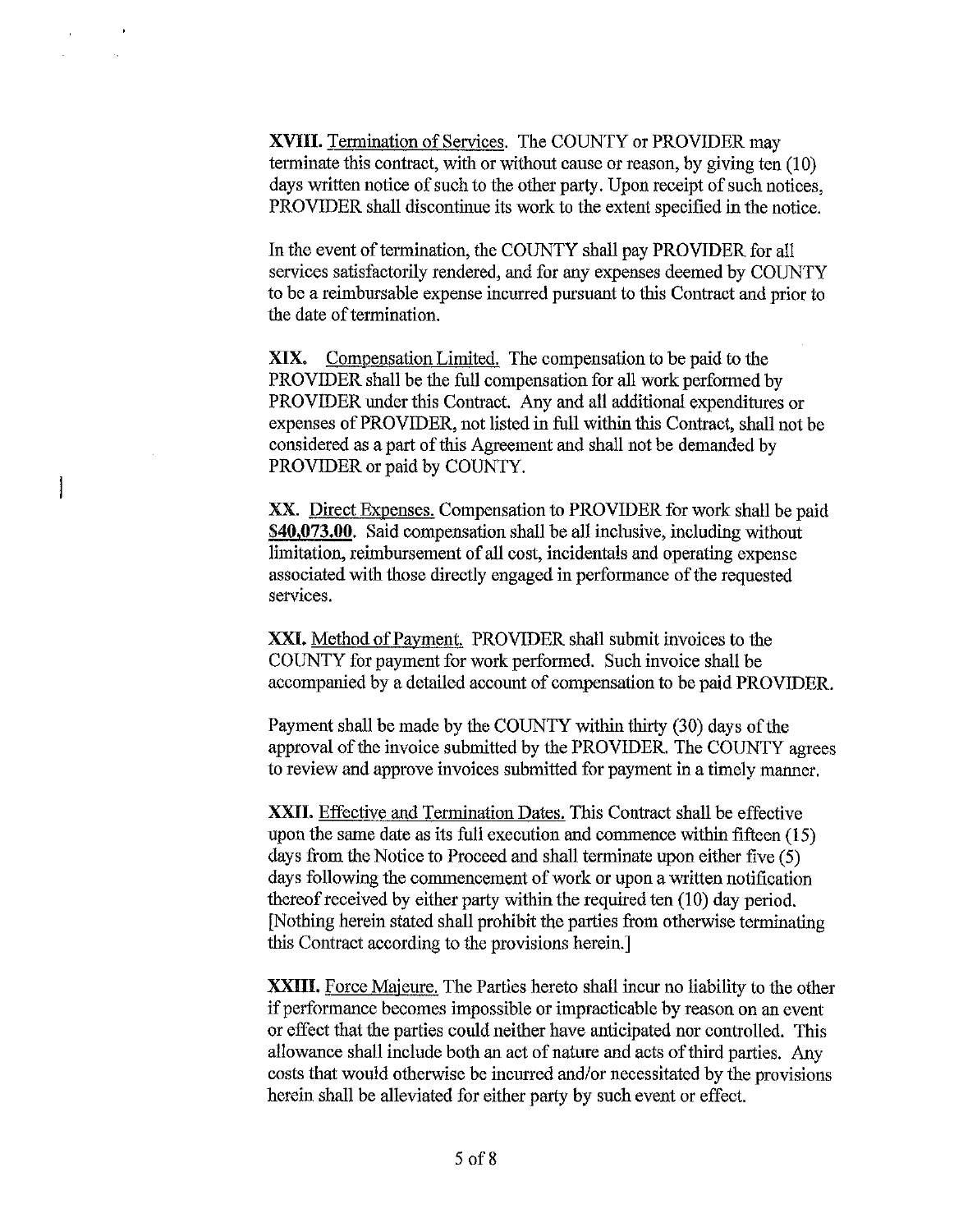XXIV. Indemnification. To the fullest extent allowed by law, Provider shall indemnify, defend and hold County and its Commissioners, affiliates, employees, agents, and representatives (collectively "County") harmless from and against any and all claims, demands, liabilities, damages, losses, judgments, costs, and expenses including, without limitations, attorneys' fees, and costs, for any and all personal injury (including death) and property damage of any kind or nature whatsoever, incurred by, asserted against, or imposed upon County, as a result of or in any manner related to provision of services hereunder, or any act or omission, by Provider. Contractor shall provide the COUNTY with proof of general liability coverage including the COUNTY as an additional insured. This indemnification shall survive the expiration or termination of this Contract.

XXV. Number of Originals. This Agreement shall be executed with three (3) originals, both of which are equally valid as an original.

XXVI: Governing Law: This Contract in all respects, including without limitation its formation, validity, construction, enforceability and available remedies, shall be governed by the laws of the State of Alabama, without regard to Alabama conflict of law principles.

XXVU: Insurance: Prior to performing services pursuant to this Agreement, Provider shall carry, with insurers satisfactory to County, throughout the term of hereof, Auto Liability Insurance, including owned, hired and non-owned vehicles, with limits of not less than \$1,000,000, combined single limit, for both bodily injury liability and property damage liability each occurrence. Commercial General Liability Insurance, including all contractual liability hereunder, with limits not less than \$1,000,000, combined single limit, for both bodily injury liability and property damage liability each occurrence, and Worker's Compensation Insurance, meeting the statutory limits of the State of Alabama and Employer's Liability Insurance fully covering all employees and supervisors participating in the work at the subject property site. All liability insurance shall name the County as an additional insured. Prior to commencing operations hereunder, a Certificate of Insurance evidencing such coverage, satisfactory to County, shall be furnished to County, which shall specifically state that such insurance shall provide for at least ten (10) days' notice to County in the event of cancellation, termination or any change in such insurance policies. The workers compensation certificate shall bear an endorsement clearly evidencing a waiver of the right of subrogation against County and County Representatives. Should Provider fail to furnish current evidence upon demand of any insurance required hereunder, or in the event of cancellation, termination or change in any such insurance, County may, at its option, suspend this Agreement until insurance is obtained, terminate this Agreement immediately without further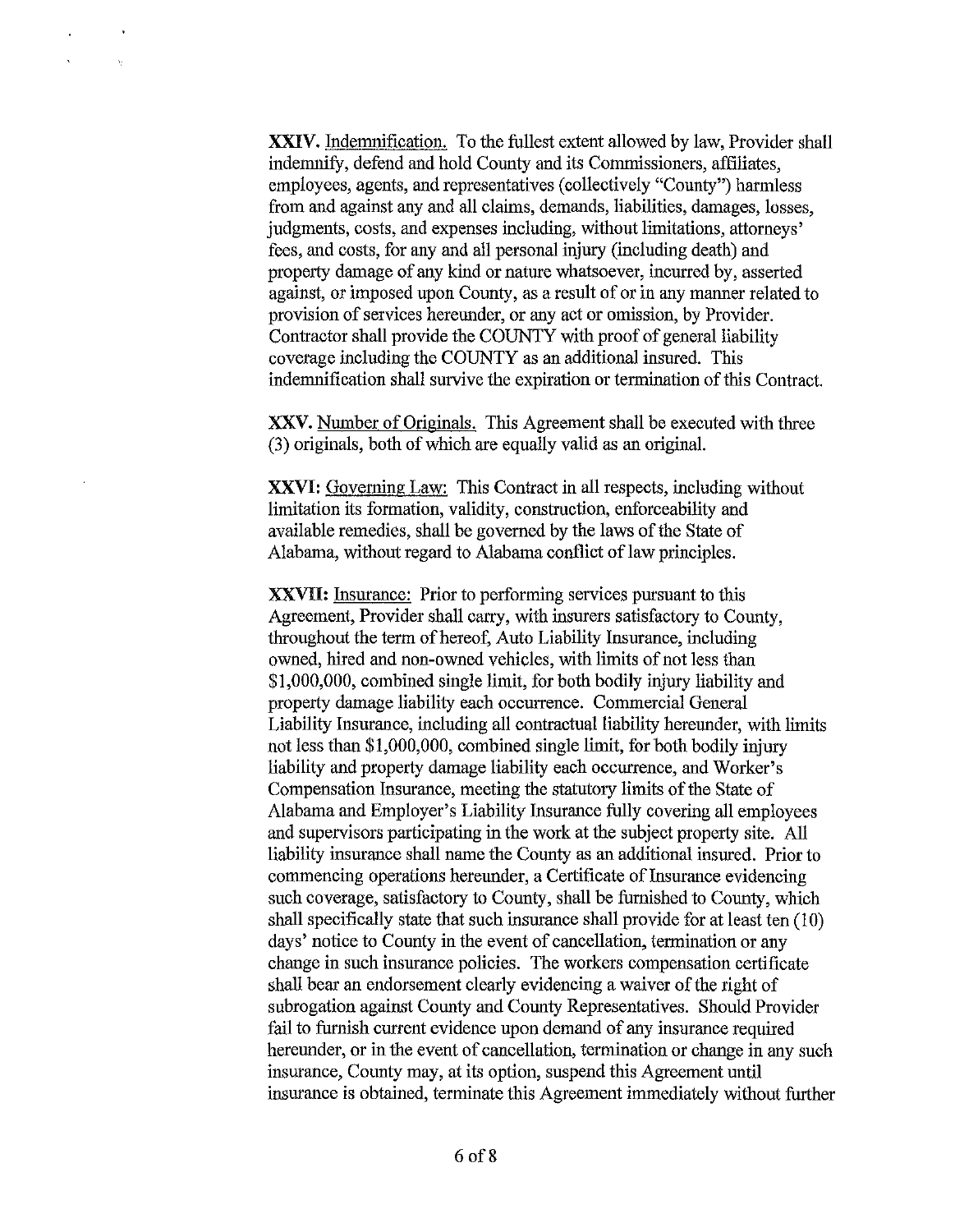action, or hold Provider in material default and pursue any and all remedies available.

IN WITNESS WHEREOF, the parties hereto have executed this contract on the last day of execution by the COUNTY as written below.

COU DAVIS III, Chairman

**ATTES** Ñavne∰vess /Date

 $\sim \frac{1}{\sqrt{2}}$ 

,'' .,\' ...... ~~~ J!\· .... -~ ... '- " "',, :J. /- ·~ ..\_ "" . ' ' .":. '.. ~ o J,iL

County Administrator \ l' •

State of Alabama ) :<br> $\begin{pmatrix} \frac{1}{2} & \frac{1}{2} & \frac{1}{2} & \frac{1}{2} \\ \frac{1}{2} & \frac{1}{2} & \frac{1}{2} & \frac{1}{2} \\ \frac{1}{2} & \frac{1}{2} & \frac{1}{2} & \frac{1}{2} \end{pmatrix}$ 

County of Baldwin

 $\lambda \lambda \lambda \lambda$ .  $\lambda \lambda$   $\lambda$   $\lambda$   $\lambda$   $\lambda$  a Notary Public in and for said County, in said State, hereby certify that, Joe Davis III, whose name as Chairman of Baldwin County Commission, and Wayne Dyess, whose name as County Administrator, are known to me, acknowledged before me on this day that, being informed of the contents of the Contract for Professional and Construction Services, they, as such officers and with full authority, executed same knowingly and with full authority to do so on behalf of said Commission.<br>Given under my hand and official seal, this the day of  $\sqrt{(11 \cdot \text{A})}$ , 2021 authority to do so on behalf of said Commission.

Notary Public My Commission Expires:<br>May 5, 2024

## SIGNATURE PAGE AND NOTARY PAGE TO FOL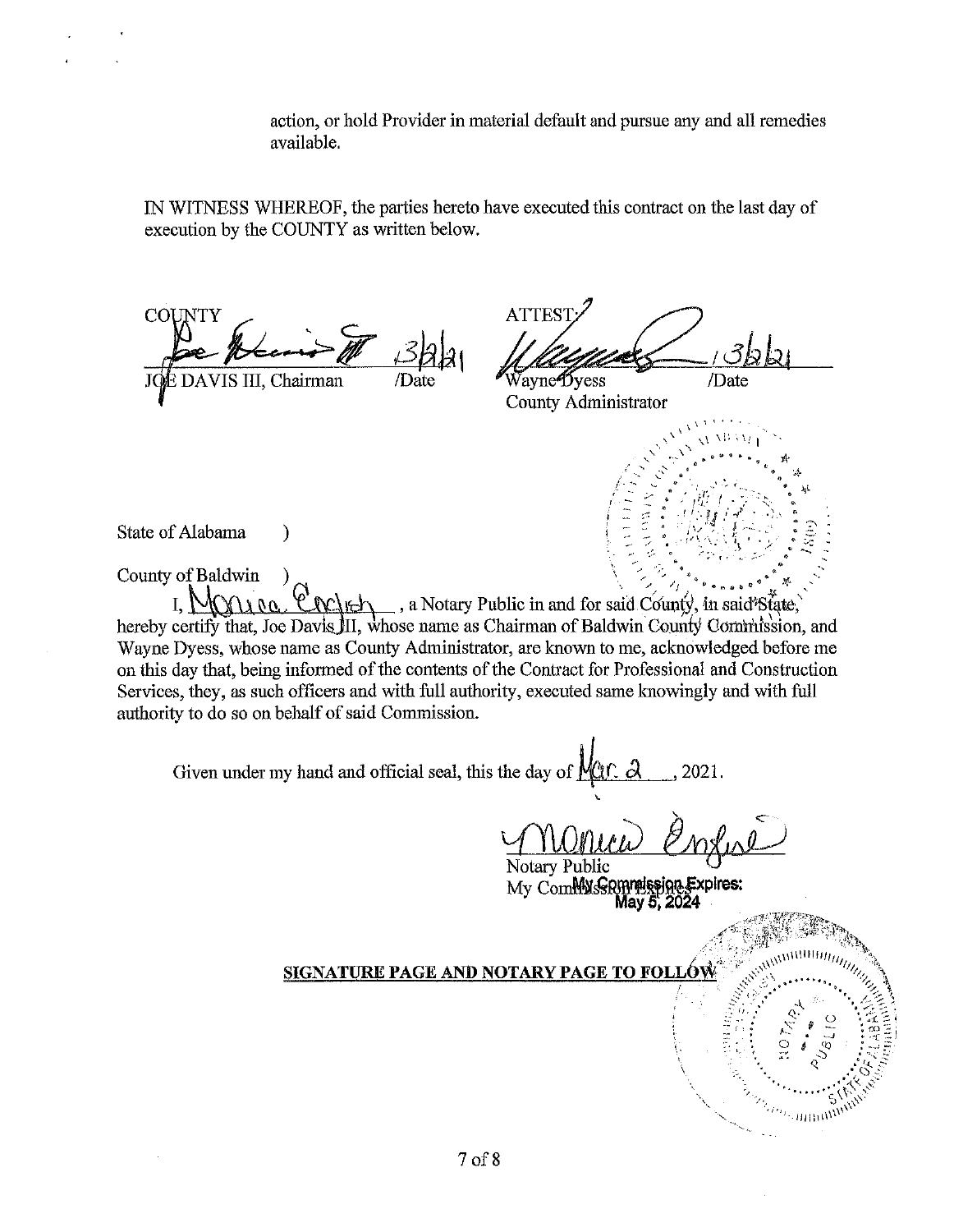PROVIDER:

#### *C* & *H Construction Services, LLC*

2021  $\overline{A}$   $\overline{A}$   $\overline{A}$   $\overline{A}$   $\overline{A}$   $\overline{A}$   $\overline{A}$   $\overline{A}$   $\overline{A}$   $\overline{A}$   $\overline{A}$   $\overline{A}$   $\overline{A}$   $\overline{A}$   $\overline{A}$   $\overline{A}$   $\overline{A}$   $\overline{A}$   $\overline{A}$   $\overline{A}$   $\overline{A}$   $\overline{A}$   $\overline{A}$   $\overline{A}$   $\overline{$  $\frac{1}{118}$   $\frac{1}{21}$   $\frac{1}{21}$   $\frac{1}{21}$   $\frac{1}{21}$ 

State of  $\Lambda$  $\text{Country of } \overbrace{\text{Nlo bi}}$ 

I, Ligda & Keargs, Notary Public in and for said County and State, hereby certify than *I* Kamin Clay to MI IIIas <u>Nember</u> of C & H Construction Services,  $LLC$ , whose name is signed to the foregoing in that capacity, and who is known to me, acknowledged before me on this day that, being informed of the contents of the Contract for Professional and Construction Services, executed the same voluntarily on the day the same bears date for and as an act of said C & H Construction Services, LLC.

GIVEN under my hand and seal on this the  $22 \cdot \sqrt{\frac{3}{\text{day of } + \text{y}}}$ , 2021

Notary Public

My Commission Expires